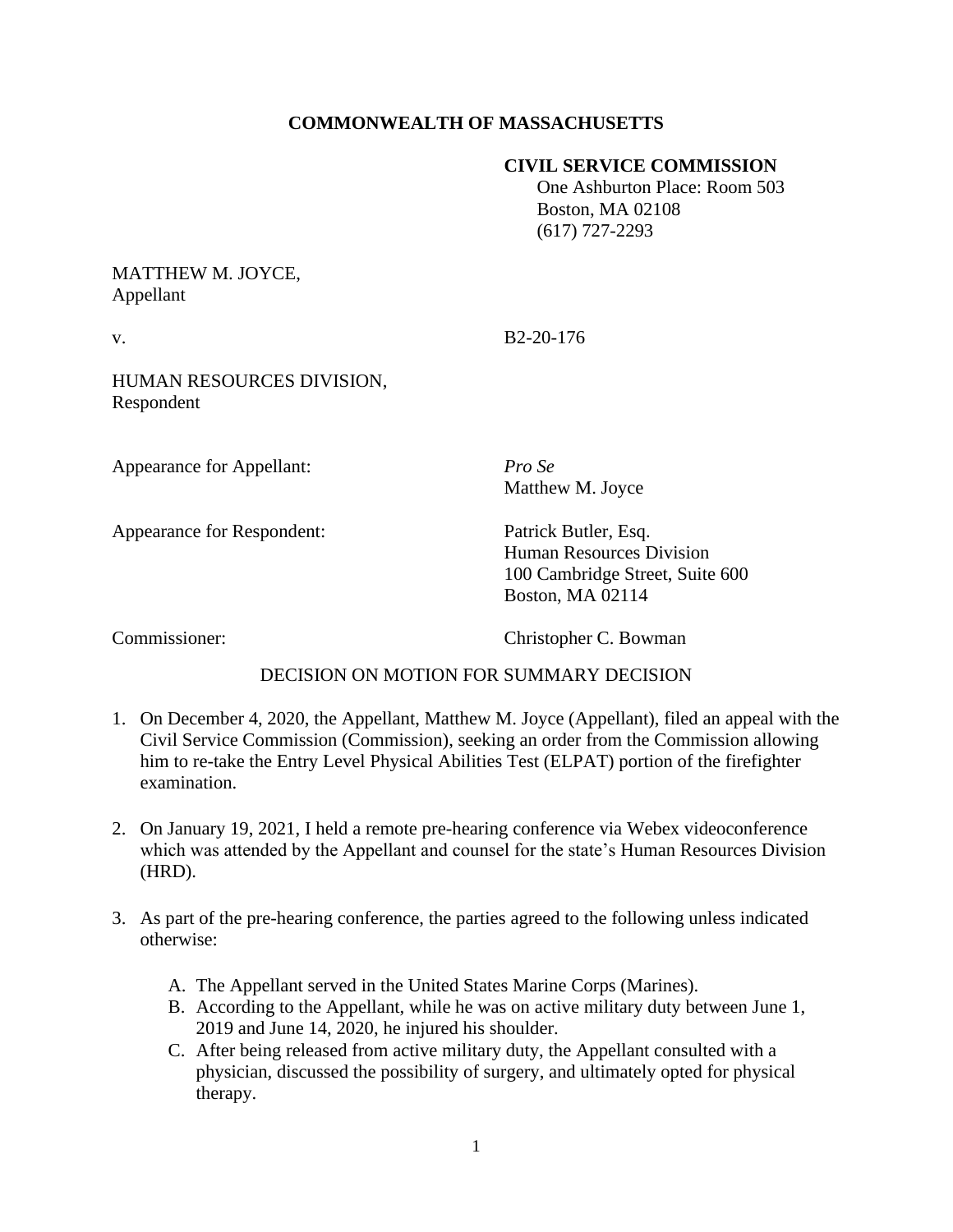- D. The Appellant applied with HRD to take the 2020 / 2021 firefighter examination, which consists of two parts: a written examination and an ELPAT, each of which is weighted 50%.
- E. The Appellant had taken the ELPAT as part of a previous firefighter examination cycle.
- F. As part of this examination cycle, the Appellant attended an ELPAT preview offered by HRD.
- G. Prior to taking the examination, the Appellant signed an HRD authorization form, indicating that it he did not have any medical conditions that would prevent him from taking the ELPAT.
- H. According to HRD, individuals with medical conditions / injuries can ask to take the ELPAT at a later date.
- I. At no time prior until taking this appeal, did the Appellant request a retake from HRD based on emergency or medical reasons.
- J. According to the Appellant's written submission to the Commission: "Due to the firefighter exam being available just once every two years, and the unfortunate affects [sic] COVID-19 has made to the schedule of exams, I made the decision not to disclose my injury and give the ELPAT my best shot. I was afraid to risk disclosing an injury that may take months to heal, and miss my chance at becoming a firefighter for another two years."
- K. Also according to the Appellant's written submission to the Commission: "During the exam just after 3/7 events I was unable to continue, and was afraid if I had it would make my injury worse."
- L. There is no pass / fail score for the ELPAT. Based on the information provided by the Appellant, he would receive an ELPAT score of 43, which will be weighted 50% toward his final score.
- M. On January 13, 2021<sup>[SP(1]</sup>, the Appellant took the written portion of the examination.
- N. If he receives a total (ELPAT + written) score of 70 or more, the Appellant, who is a disabled veteran, will appear on the eligible list for firefighter above all veterans and non-veterans.
- 4. As part of the pre-hearing conference, the Appellant argued that the Commission should issue an order giving him an opportunity to re-take the ELPAT portion after completing another round of physical therapy.
- 5. Based on the facts here, and assuming all of the evidence in the light most favorable to the Appellant, I informed the Appellant that it was unlikely that he could show that he was an aggrieved person (harmed through no fault of his own) and/or that it would be fair and impartial to other exam applicants for the Appellant to be given the opportunity to re-take the ELPAT.
- 6. The Appellant indicated that he wanted to move forward with his appeal.
- 7. As discussed at the prehearing, HRD submitted a motion for summary decision. The Appellant did not submit an opposition.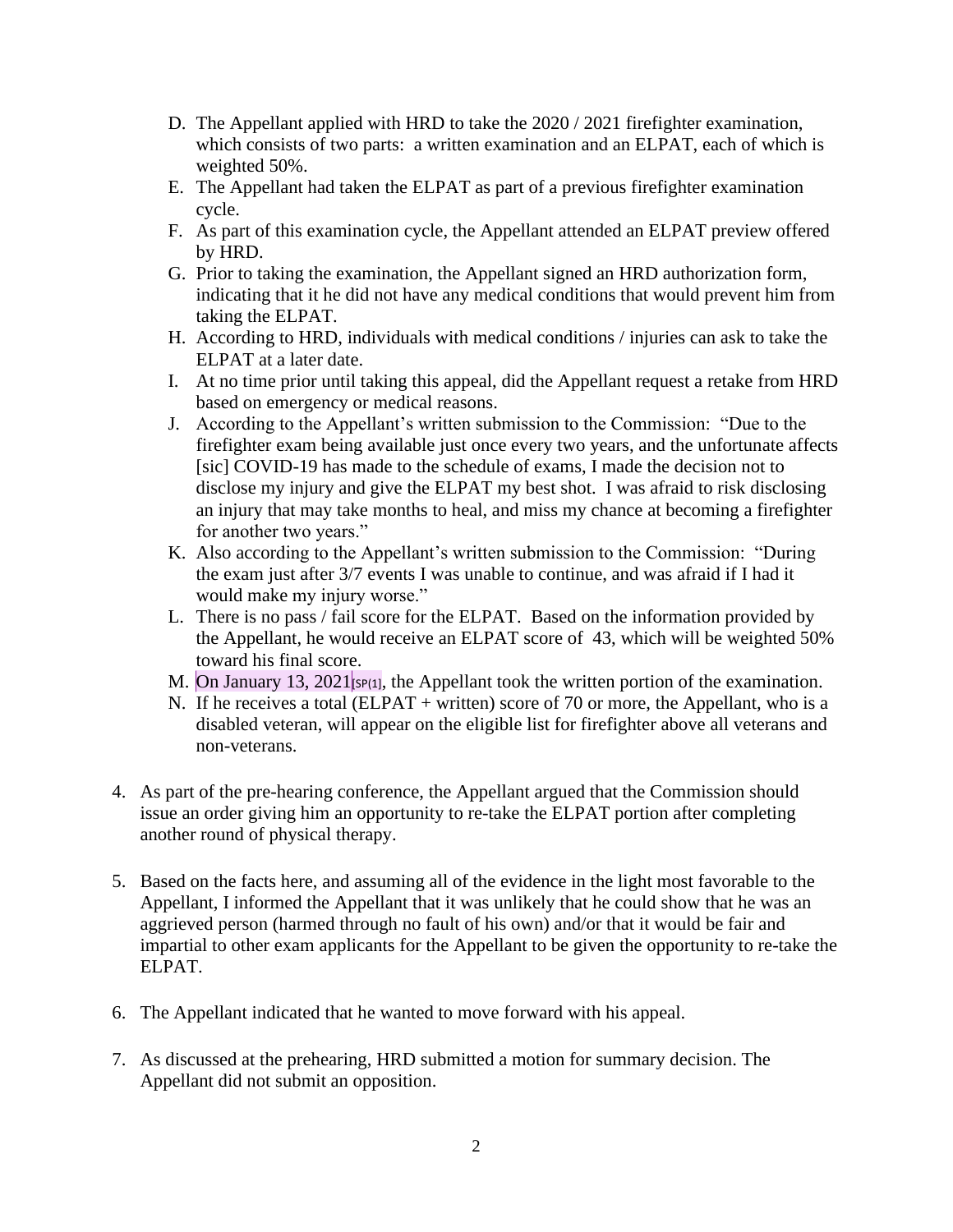### *Legal Standard for Summary Disposition*

An appeal may be disposed of on summary disposition when, "viewing the evidence in the light most favorable to the non-moving party", the undisputed material facts affirmatively demonstrate that the non-moving party has "no reasonable expectation" of prevailing on at least one "essential element of the case". See, e.g., Milliken & Co., v. Duro Textiles LLC, 451 Mass. 547, 550 n.6 (2008); Maimonides School v. Coles, 71 Mass.App.Ct. 240, 249 (2008); Lydon v. Massachusetts Parole Board, 18 MCSR 216 (2005).

#### *Applicable Civil Service Law*

 G.L. c. 31, § 2(b) addresses appeals to the Commission regarding persons aggrieved by "… any decision, action or failure to act by the administrator, except as limited by the provisions of section twenty-four relating to the grading of examinations …." It provides, *inter alia*, "No decision of the administrator involving the application of standards established by law or rule to a fact situation shall be reversed by the commission except upon a finding that such decision was not based upon a preponderance of evidence in the record."

Pursuant to G.L. c. 31, § 5(e), HRD is charged with: "conduct[ing] examinations for purposes of establishing eligible lists." In Cataldo v. Human Resources Division, 23 MCSR 617 (2010), the Commission stated that " … under Massachusetts civil service laws and rules, HRD is vested with broad authority to determine the requirements for competitive civil service examinations … ".

#### *Analysis*

 Based on the undisputed facts, and for the reasons cited by HRD in their motion for summary decision, the Appellant's appeal is dismissed. As argued by HRD, the Appellant, on the day of the examination, signed documents indicating that he was capable of completing the

3